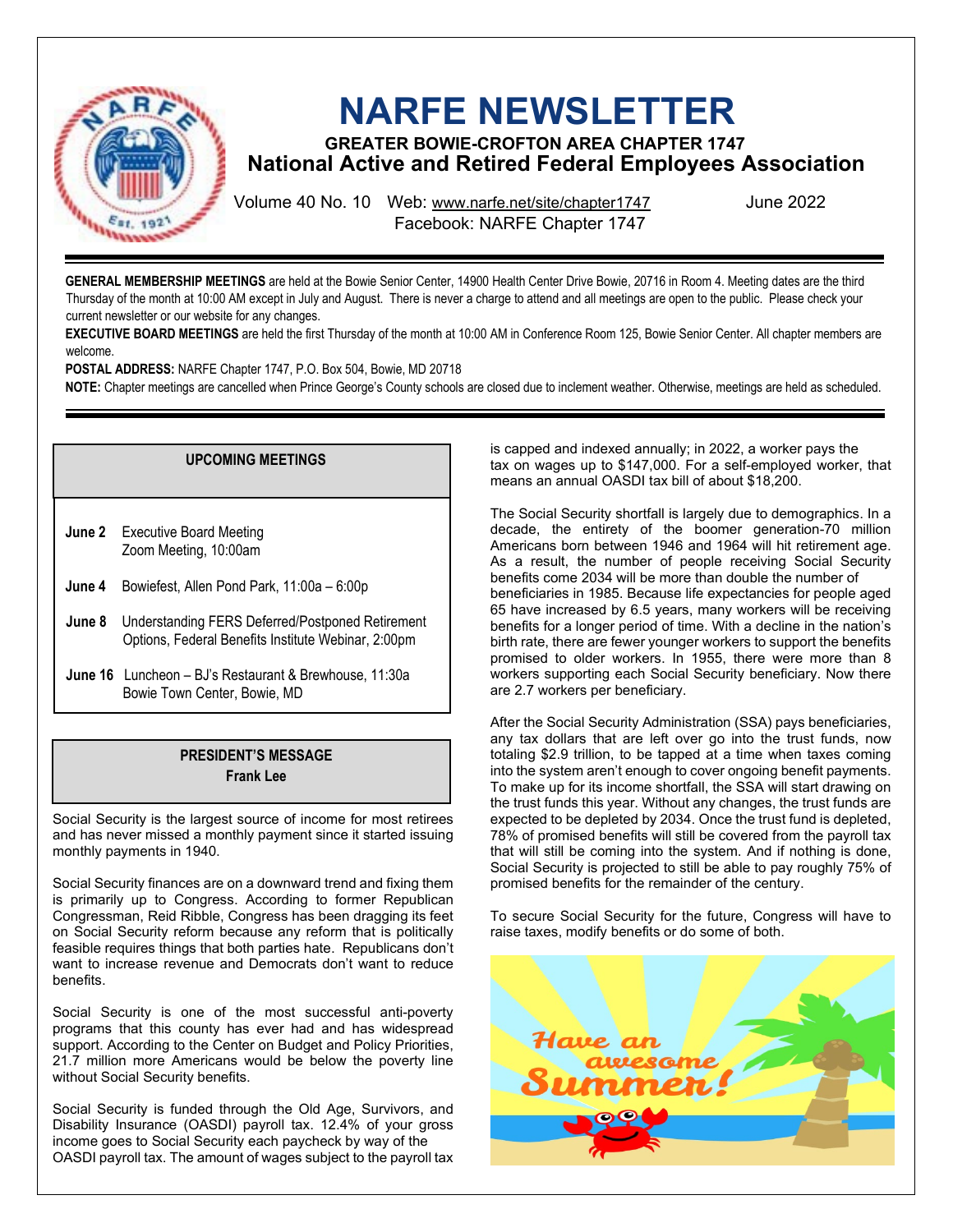The last Social Security reform legislation passed was the Social Security Amendments of 1983 which gradually raised the full retirement age to 67, levied taxes on Social Security payments for some beneficiaries, and increased taxes, all of which would be difficult to reach consensus on in Congress today. That legislation has kept the program solvent over the past four decades.

65 million people are receiving Social Security benefits today and 37% of men and 42% of women on Social Security get 50% of their income from the program. In 2021, the average benefit from Social Security was \$1,555 a month or \$18,600 a year, not high in comparison to today's cost of living.

The good news is that Social Security payments will continue beyond 2034 when the trust funds are expected to be depleted. The bad news is that when the trust funds are depleted, Social Security payments will be reduced to 78% of promised benefits, if no changes are made to the program. Given the wide support for the program and the number of retirees who are dependent on it for most if not all of their income, it is hoped that Congress will make the necessary adjustments to the program to enable it to continue to make full promised payments to retirees beyond 2034. Social Security Commissioner Goss is optimistic that Congress will find a solution for our Social Security problems. He said that "We've never reached the point where we depleted the reserves and had to reduce benefits".

## **June Social Event**

I am pleased to announce that we are going to hold a Luncheon at BJ's Restaurant and Brewhouse as our June Social Event on June 16. The restaurant is located at 15701 Emerald Drive in the Bowie Town Center across from the former Sears store. You can select an entree from their list of ten \$11 Lunch Specials. The cost will be \$18 per person including an entree and non-alcoholic drink, tax and tip included. Please let your server know your entree selection when you arrive at the restaurant. This is an attractive restaurant with good food at a reasonable price. Please sign up for this event by completing the form in the newsletter and sending it together with your payment to Chapter 1747, P.O. Box 504, Bowie, MD 20718. We look forward to seeing you at the luncheon.

## **MD Federation Mini Conference**

The MD Federation Mini-Conference held on May 2-3, 2022 was an opportunity for Chapter 1747 to show its support for NARFE and I think that we passed with flying colors. We had a total of 12 attendees from Chapter 1747.

We heard from a number of speakers. Lt. Governor Boyd Rutherford spoke on the retiree tax relief measure that was recently passed and said that the measure would reduce taxes for 500,000 Marylanders and help to keep retirees in Maryland. U.S. Representative Jamie Raskin spoke on his long support for Federal employees and retirees and said that the January 6 events at the capital started as a peaceful demonstration and ended up as an attempted coup by extremists to prevent Vice President Pence from counting the electoral college votes and declaring Joe Biden the winner of the 2020 election. Peter Franchot, the Comptroller of MD and a candidate for Governor, spoke on the 90-day gas tax holiday implemented by his office, the 7.5 billion budget surplus, and said that his office had strengthened the MD pension system. House Majority Leader, Steny Hoyer said that there would be a 4.6% pay increase for Federal employees in 2023. He spoke of his long support for Federal employees, retirees and NARFE and said that the

country must take steps to become more self-sufficient and bring inflation under control. Jim Campbell of the MD AARP spoke on the common goals of AARP and NARFE and the many collaborative efforts between the two organizations.

Marsha Goad, the Director of Legislative Advocacy, explained how the NARFE advocacy program worked to develop relationships with legislators to protect the pay and benefits of Federal employees and retirees. Dave Bowman, the Director of Membership Development and Membership Engagement (FEDHub) explained how his office uses digital marketing techniques to recruit new members for NARFE. He said that social media is the way to reach prospective members in the future. He said that FEDHub was an online platform to promote member communication and engagement in NARFE.

We heard from a couple of candidates running for the office of NARFE President. William Shackelford, Regional Vice President, Region 10, said that chapter orientation should change from social to advocacy to attract new members. He proposed changing current chapter boundaries to congressional district boundaries. While this change would help to coordinate activities with congressional representatives, he did not explain how this change would help to recruit new members for NARFE. This idea would put NARFE at risk of having to redraw chapter boundaries every 10 years when congressional boundaries are redrawn as a result of the census. Gary Roundtree, Regional Vice President for Region 2, said that NARFE must recruit new members to secure its future. He proposed a number of steps to improve NARFE's recruitment process. He said that the MD Federation was now the largest state federation in NARFE.

The speakers spoke on the many challenges facing NARFE and on their ideas on how NARFE should meet those challenges.



**Seated: Chapter President Frank Lee, Ellen Lee, Ed Bice, Louise Cole. Standing: Marsha Brown Rhonda Hackley, Melody Kebe, Belinda Berry, Vanessa Washington and Lillie Watson**

#### **MD Tax Relief**

Maryland state leaders announced on March 28 that they have reached a bipartisan agreement to provide \$1.86 billion in tax relief over five years for Maryland retirees, small businesses and low-income families.

The tax relief agreement includes the following provisions for fiscal year 2023 through 2027:

• *Tax Relief for Retirees: Marylanders 65 and older making up to \$100,000 in retirement income, and married couples making up to \$150,000 in retirement income. As a result, 80% of Maryland's retirees will receive substantial relief or pay no state income taxes at all. (\$1.55 billion)*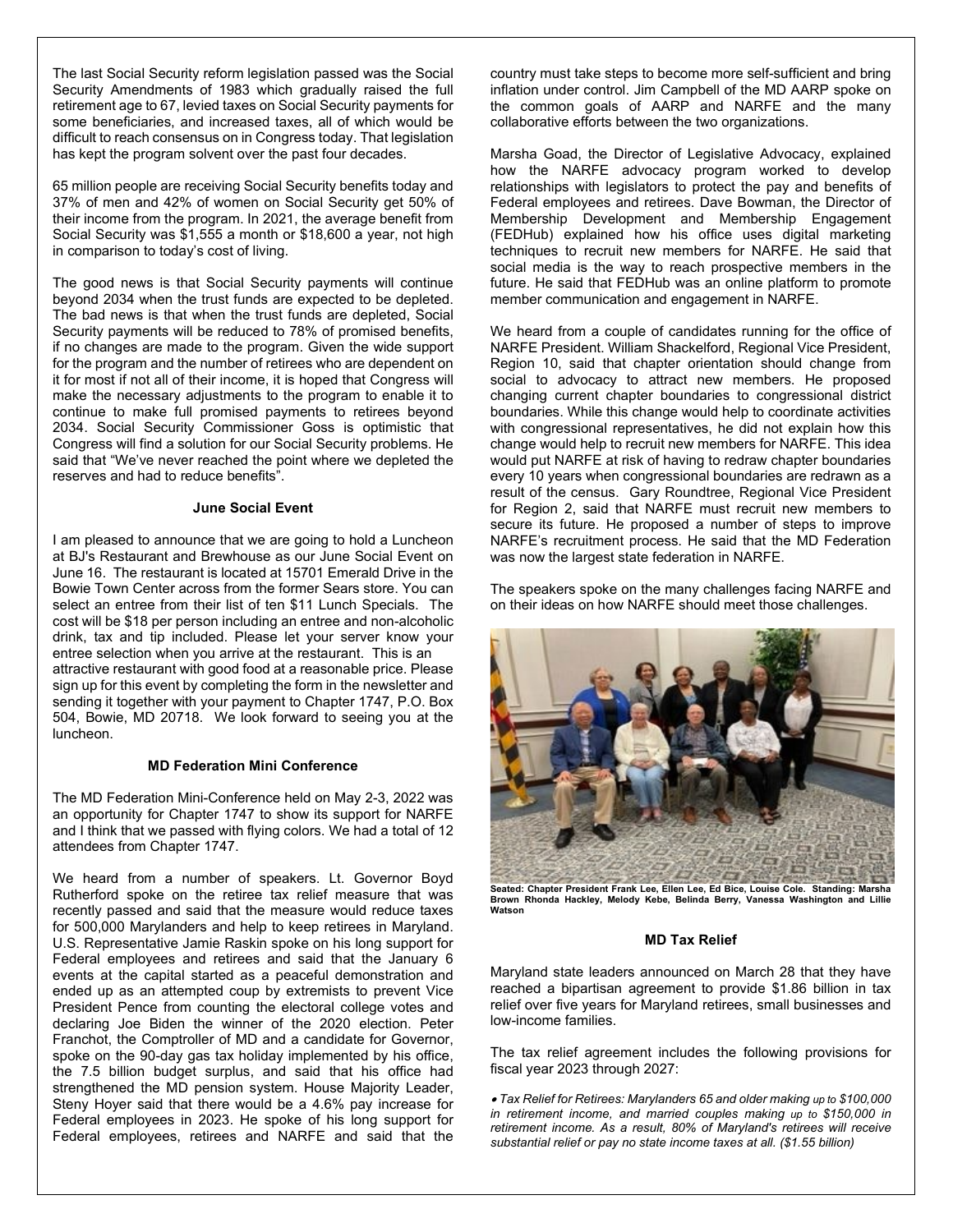• *The Work Opportunity Tax Credit incentivizes employers and businesses to hire and retain workers from underserved communities that have faced significant barriers to employment. (\$195 million)* 

• *Family Budget Boosters will provide sales tax exemptions for child care products such as diapers, car seats, and baby bottles and critical health products such as dental-hygiene products, diabetic-care products and medical devices. (\$115.6 million)* 

The governor's office said the agreement also makes a one-time \$800 million investment in the Blueprint for Maryland's Future while maintaining a record level in the Rainy-Day Fund.

## **Biden Restores Environmental Protections**

The White House announced it has restored key protections to a landmark environmental law governing the construction of pipelines, highways and other projects. The new rule will require federal agencies to scrutinize the climate impacts of major infrastructure projects under the National Environmental Policy Act (NEPA), a 1970 law that required the government to assess the environmental consequences of federal actions, such as approving the construction of oil and gas pipelines. In 2020, Trump introduced major changes to the law's implementation, saying the government would exempt many projects from review and speed up the approval process. His administration also said federal agencies would not consider "indirect" climate impacts. Under the rule finalized by the Biden White House this week, regulators will now have to account for how government actions may increase greenhouse gas emissions and fragment wildlife habitat, and whether they will impose new burdens on communities, particularly poor and minority neighborhoods, that have already faced disproportionate amounts of pollution.

## **U.S. Out of Pandemic Phase**

The United States is finally "out of the pandemic phase," Anthony S. Fauci, President Biden's chief medical adviser, said on PBS's "NewsHour." While infections are still spreading — with an average of over 50,000 new cases per day as of Tuesday — the country is far from the peaks of the pandemic, when daily counts surpassed 1 million. Restrictions, too, are easing as many Americans appear to be putting the pandemic behind them. Masking requirements have been lifted across most of the country, and officials stopped enforcing a federal mask mandate in transportation settings after a judge struck down the requirement. The coronavirus will not be eradicated, Fauci said, but can be handled if its level of spread is kept "very low" and people are "intermittently" vaccinated, though he said he did not know how frequently that would have to happen.

Because the BA.2 subvariant of omicron is more transmissible than omicron, people who are not fully vaccinated and seniors who have underlying conditions are still vulnerable to serious illness or death from omicron. Please protect yourself and your family from covid by being fully vaccinated and wear face masks when appropriate.

## **STATE LEGISLATIVE CHAIR Ed Bice & Melody Kebe**

On May 19th, the Chapter members were honored with the presence of several State Legislators who provided insight into the recently passed legislation and issues addressed by the Maryland General Assembly, which closed its 2022 session in early April. Senators Edward Reilly (R), District 33 and Ronald Watson (D), District 23; Delegates Marvin Holmes (D) and Geraldine Valentino-Smith (D) from District 23, and Ms. Aysia Rodriguez representing Delegate Sid Saab (R) from District 33 discussed several topics of interest to Marylanders, such as: tax relief to fight inflation, reforming outdated policies on adult-use cannabis, increasing access to the ballot box, and temporary cash assistance for those living at the poverty level.



**Senator Ronald Watson, Delegates Geraldine Valentino-Smith, Marvin Holmes, Ms. Aysia Rodriguez and Chapter 1747 V.P Melody Kebe**

#### **Membership Chair - Angela Hyman**

#### **Chapter Activity Report - 04/01/2022-05/22/2022**

- **449** Chapter 1747 Members as of 05/22/2022 **03** New Chapter Members – Stephen Schaefer, Korrie Johnson, Suf Alkhalde **04** Members Dropped for Non-Renewal<br>**01** Passed Away – Randall Converse **01** Passed Away – Randall Converse<br>**26** New Prospective Members
- **26** New Prospective Members<br>**11** Members Renewed
- **11** Members Renewed

| TREASURERS REPORT - Vanessa Washington                                       |                                                  |  |
|------------------------------------------------------------------------------|--------------------------------------------------|--|
| Balance on: Mar 31, 2022<br>Income:<br>Expenses:<br>Balance on: Apr 30, 2022 | \$8,800.30<br>\$286.88<br>\$216.03<br>\$8,771.52 |  |
| Reserve for Alzheimer's Fund                                                 |                                                  |  |

# **CHAPTER OFFICERS**

| <b>Frank Lee</b><br>Melody Kebe<br>Vanessa<br>W ashington<br>Louise Cole<br>Vacant<br><b>Frank Lee</b> | 410-672-5055<br>410-672-6528<br>-<br>410-672-5055 | Filee0716@verizon.net<br>melodykebe@gmail.com<br>wash411@comcast.net<br>Col9135@aol.com<br>Filee0716@verizon.net   |
|--------------------------------------------------------------------------------------------------------|---------------------------------------------------|--------------------------------------------------------------------------------------------------------------------|
|                                                                                                        |                                                   |                                                                                                                    |
|                                                                                                        |                                                   |                                                                                                                    |
|                                                                                                        |                                                   |                                                                                                                    |
|                                                                                                        |                                                   |                                                                                                                    |
|                                                                                                        |                                                   |                                                                                                                    |
|                                                                                                        |                                                   |                                                                                                                    |
|                                                                                                        |                                                   |                                                                                                                    |
|                                                                                                        |                                                   |                                                                                                                    |
|                                                                                                        |                                                   | de3637@verizon.net                                                                                                 |
|                                                                                                        |                                                   |                                                                                                                    |
| Vanessa                                                                                                |                                                   | wash411@comcast.net                                                                                                |
|                                                                                                        |                                                   |                                                                                                                    |
|                                                                                                        |                                                   | de3637@verizon.net                                                                                                 |
| <b>Edward Bice</b>                                                                                     |                                                   | de3637@verizon.net                                                                                                 |
| <b>Bruce</b>                                                                                           |                                                   | thomanBruce@gmail.com                                                                                              |
| Thoman                                                                                                 |                                                   |                                                                                                                    |
| <b>Charles Smith</b>                                                                                   |                                                   | bigfoodnmd@yahoo.com                                                                                               |
|                                                                                                        |                                                   |                                                                                                                    |
| Angela                                                                                                 | $\overline{a}$                                    | bxflowers@verizon.net                                                                                              |
| Hyman                                                                                                  |                                                   |                                                                                                                    |
| Rhonda                                                                                                 |                                                   | mhackley7168@gmal.com                                                                                              |
| Hackley                                                                                                |                                                   |                                                                                                                    |
|                                                                                                        |                                                   |                                                                                                                    |
|                                                                                                        |                                                   |                                                                                                                    |
|                                                                                                        | W ashington<br><b>Edward Bice</b>                 | 301-454-3748<br><b>Edward Bice</b><br>240-334-7212<br>301-454-3748<br>301-454-3748<br>301-502-3421<br>301-335-0493 |